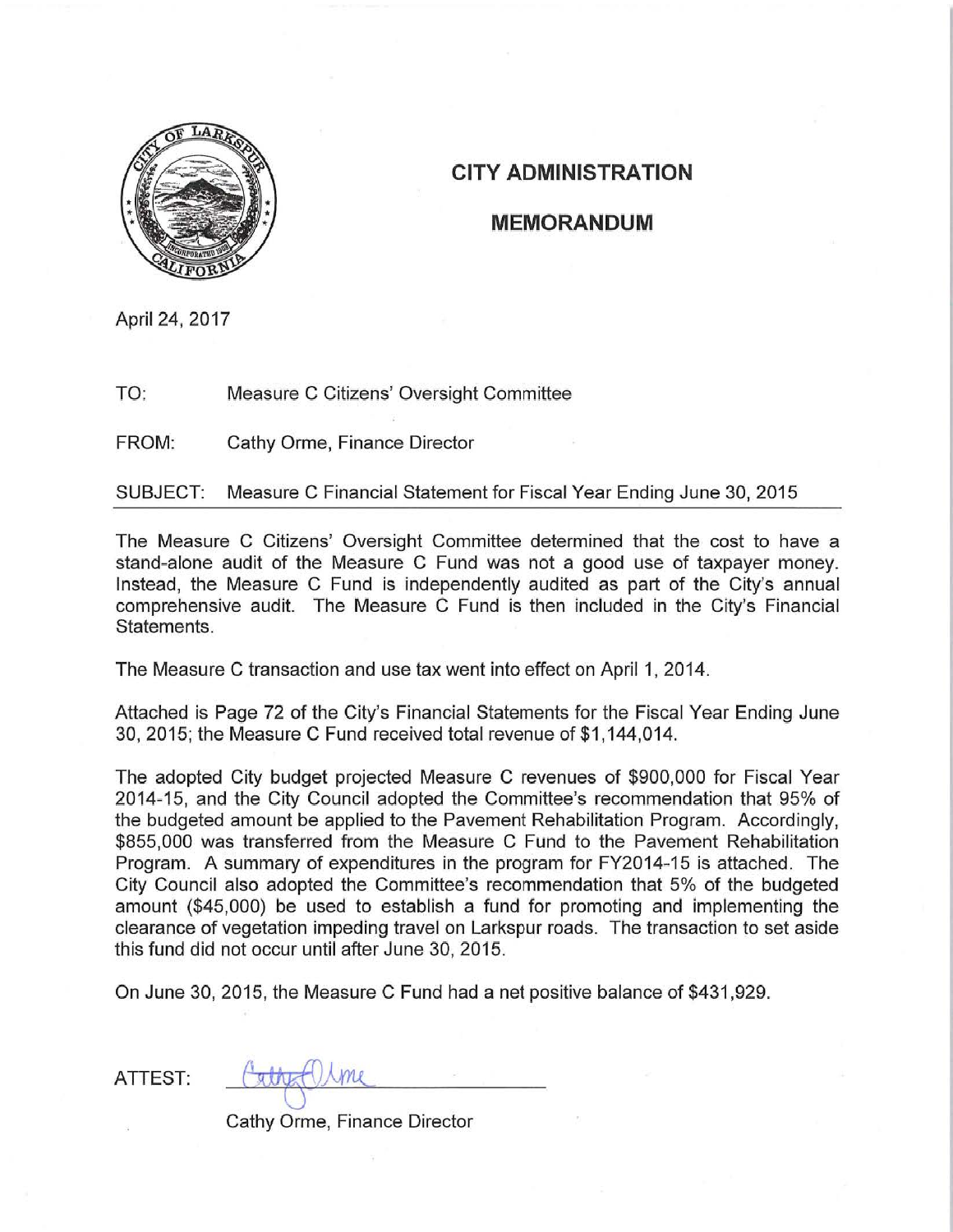### CITY OF LARKSPUR NON-MAJOR GOVERNMENTAL FUNDS COMBINING STATEMENTS OF REVENUES, EXPENDITURES AND CHANGES IN FUND BALANCES FOR YEAR ENDED JUNE 30, 2015

|                                      | SPECIAL REVENUE FUNDS |                         |            |             |  |
|--------------------------------------|-----------------------|-------------------------|------------|-------------|--|
|                                      | Park<br>Development   | Property<br>Development | Gas Tax    | Measure C   |  |
| <b>REVENUES</b>                      |                       |                         |            |             |  |
| Taxes                                |                       |                         | \$362,764  | \$1,142,650 |  |
| License and permits                  |                       |                         |            |             |  |
| Use of money and property            | (S37)                 | \$113                   | (83)       | 1,364       |  |
| Charges for services                 |                       |                         |            |             |  |
| Other revenue                        | 148,075               | 2,200                   | 2,709      |             |  |
| <b>Total Revenues</b>                | 148,038               | 2,313                   | 365,390    | 1,144,014   |  |
| <b>EXPENDITURES</b>                  |                       |                         |            |             |  |
| Current:                             |                       |                         |            |             |  |
| Recreation                           |                       |                         |            |             |  |
| Special projects                     |                       |                         |            |             |  |
| Public works / parks                 | 77,606                |                         |            |             |  |
| Capital outlay                       |                       |                         |            |             |  |
| Total Expenditures                   | 77,606                |                         |            |             |  |
| EXCESS (DEFICIENCY) OF REVENUES      |                       |                         |            |             |  |
| <b>OVER EXPENDITURES</b>             | 70,432                | 2,313                   | 365,390    | 1,144,014   |  |
| OTHER FINANCING SOURCES (USES)       |                       |                         |            |             |  |
| Transfers (out)                      |                       |                         | (122,988)  | (855,000)   |  |
|                                      |                       |                         |            |             |  |
| Total Other Financing Sources (Uses) |                       |                         | (122, 988) | (855,000)   |  |
| NET CHANGE IN FUND BALANCES          | 70,432                | 2,313                   | 242,402    | 289,014     |  |
| BEGINNING FUND BALANCES              | 192,180               | 51,529                  | 432,044    | 142,915     |  |
| ENDING FUND BALANCES (DEFICIT)       | \$262,612             | \$53,842                | \$674,446  | \$431,929   |  |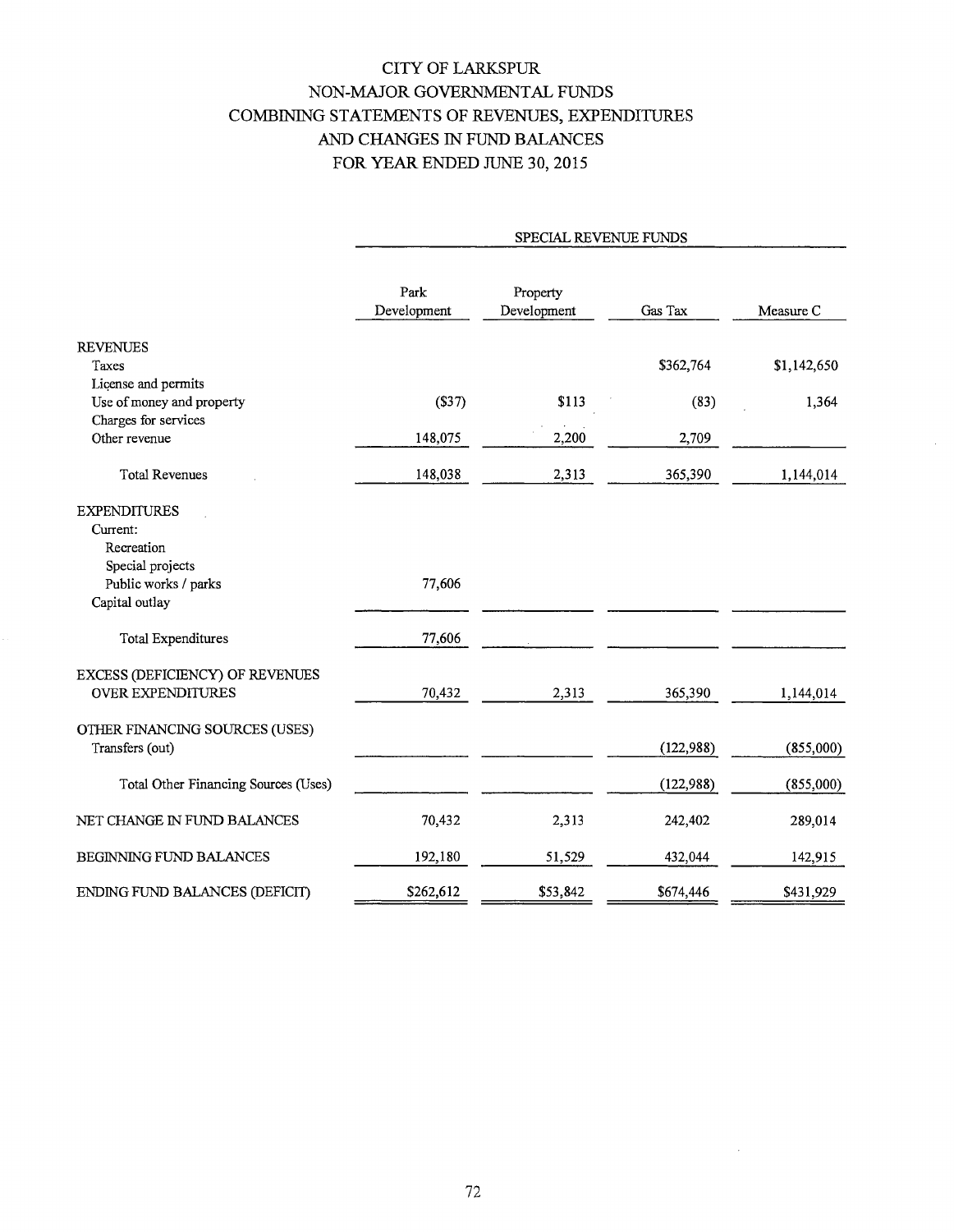

# City of Larkspur, CA Account Detail

Date Range: 07/01/2014 - 06/30/2015

**Account Name Beginning Balance Total Activity Ending Balance**

**Expense**

#### LOCAL STREET MAINT/REHAB

| <b>Post Date</b> | <b>Packet Number</b> | <b>Source Transaction</b> | <b>Pmt Number</b> | <b>Description</b>                                                              | Vendor                                                                            | <b>Project Account</b><br>Amount | <b>Running Balance</b> |
|------------------|----------------------|---------------------------|-------------------|---------------------------------------------------------------------------------|-----------------------------------------------------------------------------------|----------------------------------|------------------------|
| 09/04/2014       | APPKT00839           | 1662                      | 64126             | DPW - Printing Pavement Projects                                                | 1287 - BPM-REPROGRAPHICS                                                          | 320.10                           | 320.10                 |
| 09/19/2014       | APPKT00861           | 1406-016                  | 64300             | DPW - Pavement Maintenence Evaluatior 1859 - Pavement Engineering Inc.          |                                                                                   | 21,965.00                        | 22,285.10              |
| 09/19/2014       | APPKT00861           | 1407-090                  | 64300             | DPW - Pavement Maintenence JUL 2014 1859 - Pavement Engineering Inc.            |                                                                                   | 28,932.50                        | 51,217.60              |
| 10/17/2014       | APPKT00906           | 800007                    | 64571             | 5277470 2014-15 Pavement Rehab Proj / 1516 - MARIN INDEPENDENT JOURNAL          |                                                                                   | 167.80                           | 51,385.40              |
| 10/17/2014       | APPKT00906           | Supplies 09/29/14         | 64584             | DPW - 2014-15 Pavement Proj Copies Pla 2176 - Schoch, Rita                      |                                                                                   | 209.18                           | 51,594.58              |
| 10/27/2014       | APPKT00928           | 130004A00119              | 64668             | DPW - FY2013/14 Pavement Proj AUG 2 1808 - Vali Cooper & Associates, Inc.       |                                                                                   | 770.00                           | 52,364.58              |
| 10/27/2014       | APPKT00928           | 1408-021                  | 64655             | DPW - 2013/14 Pavement Mgmt Project 1859 - Pavement Engineering Inc.            |                                                                                   | 630.00                           | 52,994.58              |
| 10/27/2014       | APPKT00928           | 1408-032                  | 64655             | DPW - 2014/15 Pavement Maint Project 1859 - Pavement Engineering Inc.           |                                                                                   | 33,476.25                        | 86,470.83              |
| 10/27/2014       | APPKT00928           | 26246                     | 64647             |                                                                                 | DPW - Pavement Rehab 2014/15 Larkspu 1488 - Meridian Surveying Engineering, Inc.  | 9,705.00                         | 96,175.83              |
| 10/27/2014       | APPKT00928           | 26248                     | 64647             | DPW - Pavement Rehab 2014/15                                                    | 1488 - Meridian Surveying Engineering, Inc.                                       | 7,245.00                         | 103,420.83             |
| 11/07/2014       | APPKT00947           | 107                       | 64722             | DPW - Traffic Control FY2013-14 Pave Prc 2636 - Central Marin Police Authority  |                                                                                   | 1,478.47                         | 104,899.30             |
| 11/14/2014       | APPKT00954           | 130004A00120              | 64830             | DPW - On Call SEP 2014 - FY 2013/14 Pav 1808 - Vali Cooper & Associates, Inc.   |                                                                                   | 12,705.50                        | 117,604.80             |
| 12/12/2014       | APPKT01003           | 107A                      | 65041             | DPW - Traffic Control SF Drake FY13-14 12636 - Central Marin Police Authority   |                                                                                   | 3,935.19                         | 121,539.99             |
| 12/12/2014       | APPKT01003           | 130004A00121              | 65093             | PLN - PW Inspections for OCT 2014 -2013 1808 - Vali Cooper & Associates, Inc.   |                                                                                   | 12,228.50                        | 133,768.49             |
| 12/12/2014       | APPKT01003           | 1409-022                  | 65076             | DPW - 2013-14 Pave Proj 07/01 - 08/31 2 1859 - Pavement Engineering Inc.        |                                                                                   | 4,416.25                         | 138,184.74             |
| 12/12/2014       | APPKT01003           | 1410-017                  | 65076             | DPW - 2014/15 Pave Maint thru OCT 2011859 - Pavement Engineering Inc.           |                                                                                   | 5,062.50                         | 143,247.24             |
| 12/12/2014       | APPKT01003           | 26148                     | 65064             |                                                                                 | DPW - FY14-15 Pave Proj ADA Ramps Cor 1488 - Meridian Surveying Engineering, Inc. | 2,195.00                         | 145,442.24             |
| 12/12/2014       | APPKT01003           | 26304                     | 65064             |                                                                                 | DPW - FY14-15 Pave ADA Ramps Survey (1488 - Meridian Surveying Engineering, Inc.  | 2,100.00                         | 147,542.24             |
| 12/12/2014       | APPKT01003           | 26417                     | 65064             |                                                                                 | DPW - FY14-15 Pave Proj ADA Ramp Stak 1488 - Meridian Surveying Engineering, Inc. | 4,950.00                         | 152,492.24             |
| 12/12/2014       | APPKT01003           | 3758-1                    | 65035             | DPW - 2013-14 Pavment Rehab                                                     | 2662 - Bay Cities Paving & Grading                                                | 101,137.95                       | 253,630.19             |
| 12/23/2014       | APPKT01020           | 29309                     | 65158             | DPW - Remove Multiple Trees from Medi 1025 - Marin Tree Service Inc.            |                                                                                   | 16,520.00                        | 270,150.19             |
| 01/15/2015       | APPKT01052           | 1410-088                  | 65254             | DPW - 2014/15 Pavement Maint Proj SEI 1859 - Pavement Engineering Inc.          |                                                                                   | 5,218.75                         | 275,368.94             |
| 01/15/2015       | APPKT01052           | 1410-091                  | 65254             | DPW - 2013/14 Pavement Management I 1859 - Pavement Engineering Inc.            |                                                                                   | 11,116.25                        | 286,485.19             |
| 01/15/2015       | APPKT01052           | 14-230                    | 65252             | DPW-2013-14 Pave Traffic Cnsltg 09/01 - 2325 - Parisi Transportation Consulting |                                                                                   | 2,417.10                         | 288,902.29             |
| 01/22/2015       | APPKT01082           | 1                         | 65291             | DPW - Pavement CIP 2014/15 10/23-11 2683 - Ghilotti Bros., Inc.                 |                                                                                   | 535,041.38                       | 823,943.67             |
| 01/28/2015       | APPKT01091           | 2 Revised                 | 65302             | DPW - 2013-14 Pavement Rehab                                                    | 2662 - Bay Cities Paving & Grading                                                | 541,690.01                       | 1,365,633.68           |
| 02/03/2015       | APPKT01108           | 130004A00122              | 65394             | DPW - FY2013-14 Pavement Proj NOV 20 1808 - Vali Cooper & Associates, Inc.      |                                                                                   | 13,133.00                        | 1,378,766.68           |
| 02/03/2015       | APPKT01108           | 1411-074                  | 65374             | DPW - 2014-15 Pavement Maintenance N 1859 - Pavement Engineering Inc.           |                                                                                   | 22,623.75                        | 1,401,390.43           |
| 02/03/2015       | APPKT01108           | 1411-075                  | 65374             | DPW - 2014-15 Pavement Maintenance N 1859 - Pavement Engineering Inc.           |                                                                                   | 362.50                           | 1,401,752.93           |
| 02/03/2015       | APPKT01108           | 1411-076                  | 65374             | DPW - 2013-14 Pavement Managment O 1859 - Pavement Engineering Inc.             |                                                                                   | 8,662.50                         | 1,410,415.43           |
| 02/25/2015       | APPKT01160           | 130004A00123              | 65543             | DPW - FY2013-14 Pave Proj PW Insp for L1808 - Vali Cooper & Associates, Inc.    |                                                                                   | 4,618.00                         | 1,415,033.43           |

4/24/2017 11:05:36 AM Page 1 of 2